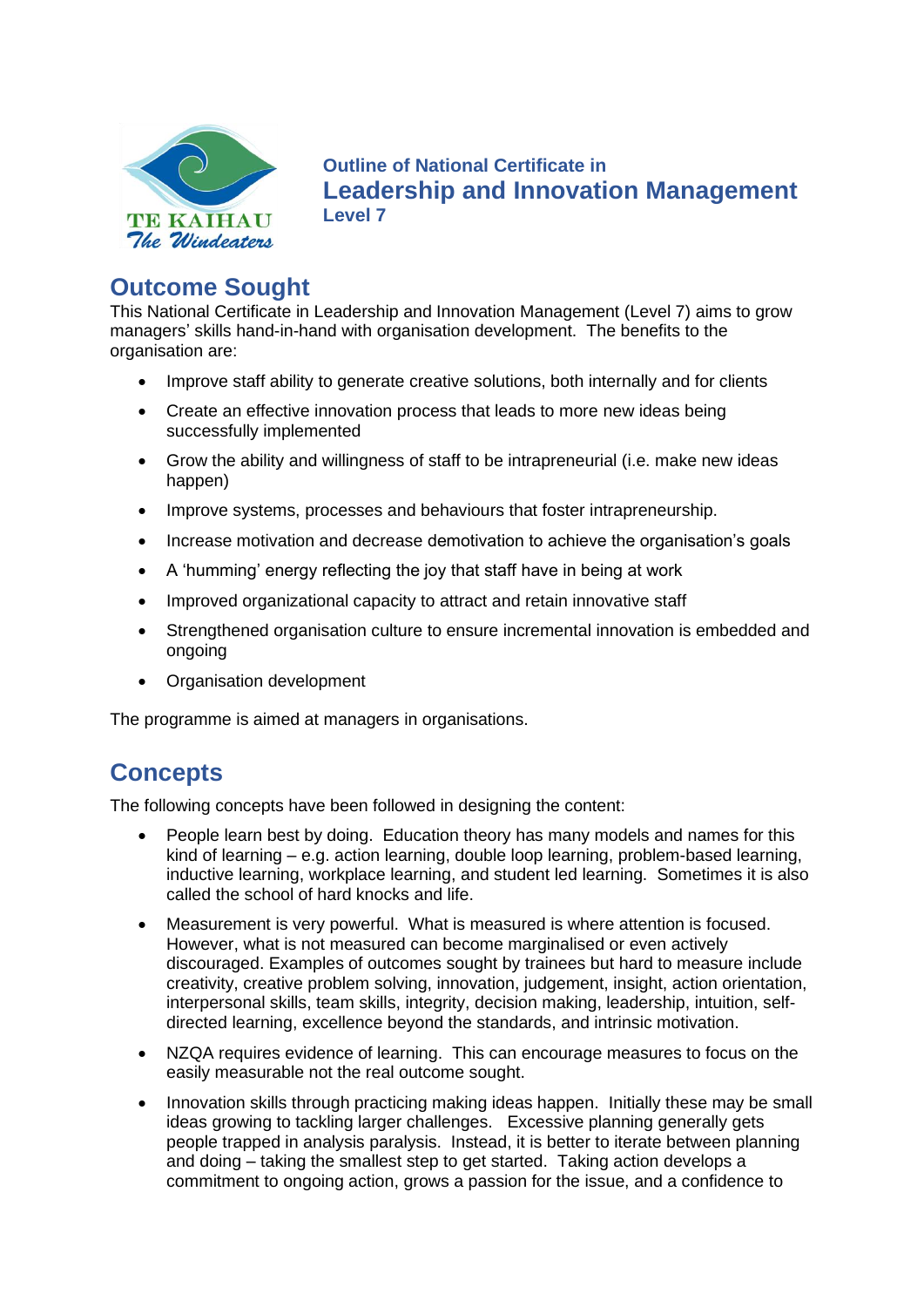succeed. This is coupled with reflection, identifying what was done well and what could be done better. With double loop learning, the learner iterates between planning, doing and reflection.

• This qualification grows the organisation's leadership to foster innovation and the capacity of staff to be leaders in their own fields. It works in tandem with the Level 4 National Certificate in Peer Leadership and Innovation.

# **Content**

Below are some suggested unit standards for a level 7 qualification.

### *Manage staff induction*

Develop and implement an effective process for staff to

- Be inducted into your department
- Understand vision and goals of the organisation
- Understand how their work impacts on the organisation's vision and goals
- Understand the goals and objectives for your department

### *Manage organisation goal setting*

Innovative organisations limit themselves to a few key objectives that, if achieved, would ensure the organisation would achieve its strategic outcomes. Common errors are to focus on easily measurable outputs instead of outcomes; and to have too many objectives for staff to focus on.

- Design a process for setting goals in your department
- Engage your staff in a joint goal setting process
- Develop measurable objectives that closely reflect the strategic outcomes for your department
- Identify no more than six key objectives for your department
- Ensure your goals and objectives for your department feed into your organisation's stated vision
- Reflect on how effective you were in managing your staff to focus on and achieve the department's goals and objectives.

### *Manage a staff personal development process*

- Using a system like Lominger or [www.managementfocus.org.nz](http://www.managementfocus.org.nz/) jointly identify the personal strengths and challenges facing your staff.
- Compare and discuss your conclusions with those of your staff
- Agree with your staff on three personal development challenges
- Set plans for improvement with your staff
- Review progress with staff
- Reflect on what went well and what could be done better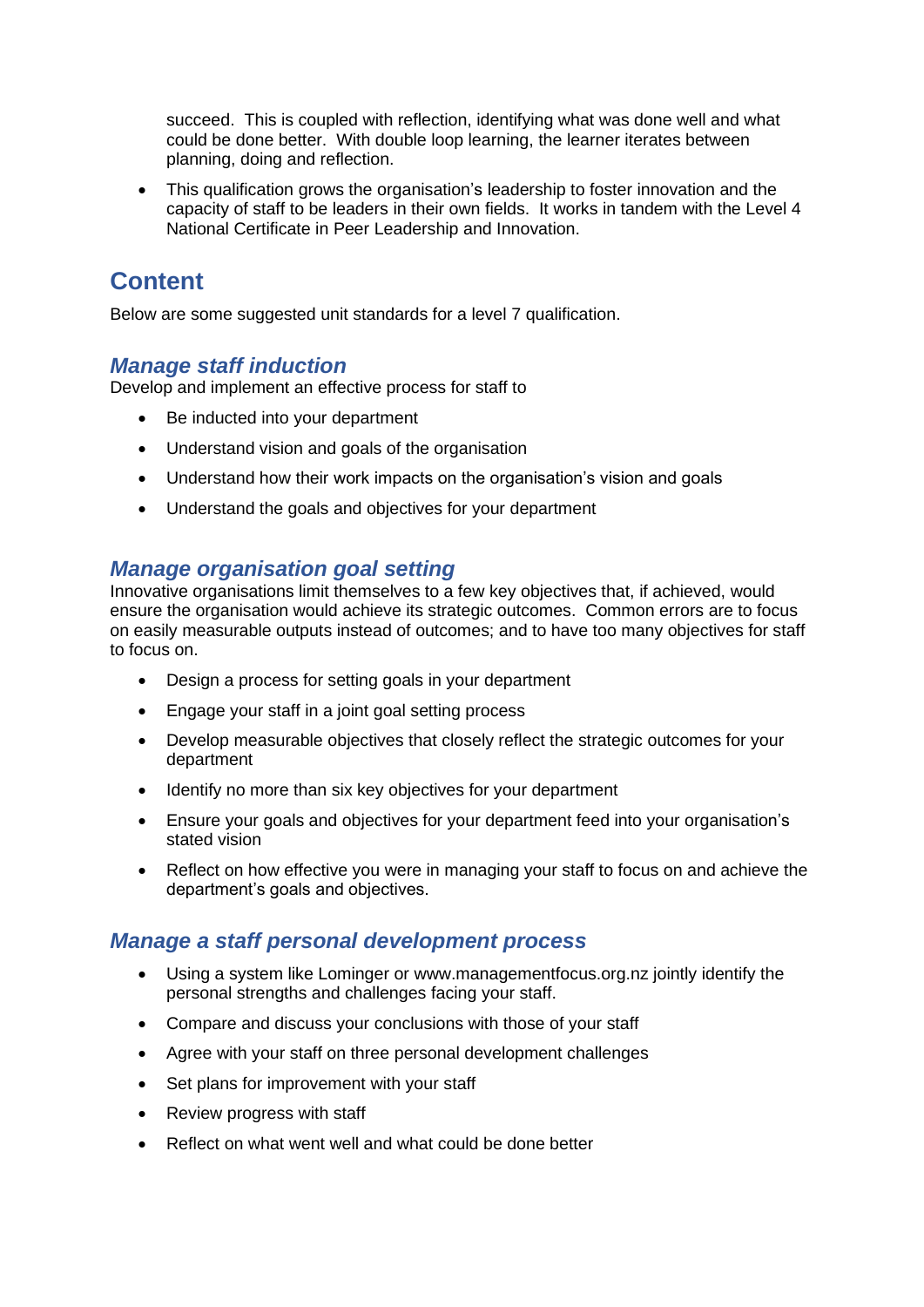### *Implement Māori tikanga*

- With staff and guidance, jointly identify elements of Māori tikanga to incorporate into the workings of your department
- Implement these elements
- Reflect on how well these Māori tikanga elements have been adopted in your department

#### *Make a significant idea or project happen*

A significant idea or project is one that is expensive, and/or long term, and/or involves many stakeholders, and/or is contentious, and/or is very novel

- Define the project or idea
- Describe the vision and desired outcome
- Describe how you built support for your idea with stakeholders and colleagues
- Describe the action steps you took to make the idea happen
- Reflect on the progress made, what worked well, what you would have done differently, and what you learnt
- Describe how your idea or project is making a difference

#### *Debrief client engagement*

Choose a client, either internal or external, that is challenging and/or has unresolved issues

- Organise a debrief workshop with this client, relevant staff and other stakeholders
- Demonstrate active listening skills
- Demonstrate skills to probe for issues and insights
- Demonstrate application of a solution focused group process
- Demonstrate skills to jointly work with a client and stakeholders to identify solutions
- Show evidence of implementing findings from the process
- Reflect on what went well and what could be done differently

#### *Develop signature strengths*

Research shows that people who apply their signature strengths most often in the most ways are more successful at improving their weaknesses than those who focus on their weaknesses. Educationalists and social workers call this a strengths based approach. The [www.authentichappiness.org](http://www.authentichappiness.org/) website is useful for this standard.

- With a staff member jointly identify their signature strengths
- With this staff member jointly design their work to enable them to express their signature strengths most often in the most ways
- Jointly debrief how well this work design is working.
- Reflect on how well you identified and supported your staff member's signature strengths and its impact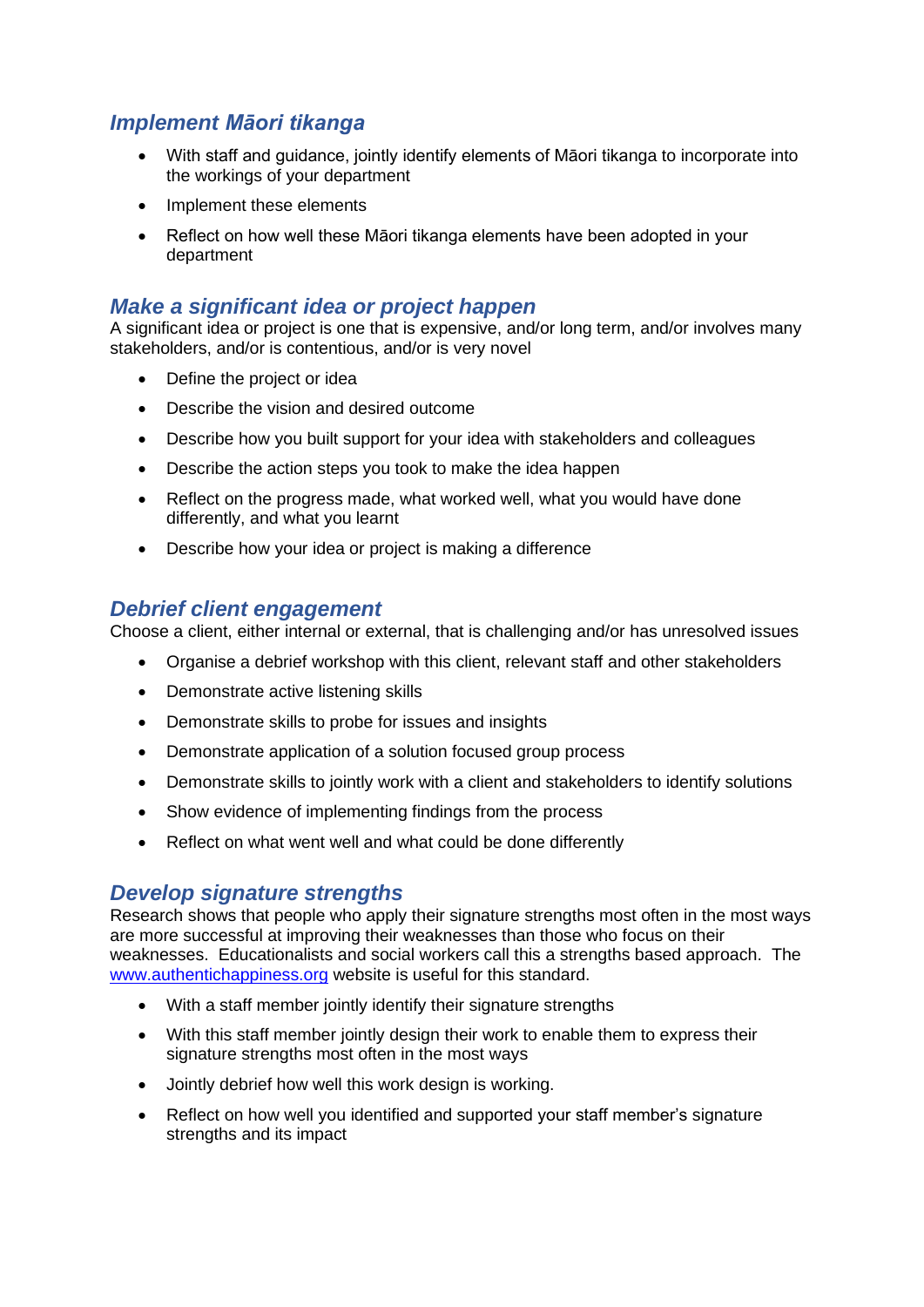## *Foster creativity*

- Identify a significant issue in your workplace that requires a creative solution
- Lead a workshop to identify possible creative solutions
- Demonstrate the use of at least six creativity techniques to generate creative solutions
- Run a process to take the creative solutions and jointly choose the best creative option/s
- Reflect on how well you fostered creativity, and how you could improve

### *Peer leadership*

- Identify a major project or significant issue that you seek to influence a colleague or manager
- Develop and implement a strategy to influence your colleagues or manager
- Demonstrate interpersonal skills that leads to engagement
- Demonstrate role modeling
- Reflect on what worked, what did not work, and what you might do differently next time

### *Develop cross-sectional skills*

- With staff members jointly identify alternative perspectives that would be useful for their work
- Organise at least two secondments or work experiences that provide this alternative perspective (e.g. with a client, in the market place, in another part of the organisation, with research and development staff)
- Debrief this learning experience with the staff member
- Reflect on what worked well, what worked poorly, and the implications how you will help staff to gain alternative perspectives

### *Coaching*

Coaching is a collaborative, solution-focused, result-oriented and systematic process in which the coach facilitates the enhancement of work performance, life experience, selfdirected learning and personal growth of individuals.

- Conduct at least four formal coaching sessions, of which at last two are in your workplace. A formal session has been set up and is likely to take about an hour. Conduct at least two informal coaching sessions when the opportunity arises, drawing on your coaching skills.
- Demonstrate capability for being present for the coachee
- Demonstrate capability for being concerned and interested in the coachee
- Demonstrate capability to inspire and encourage
- Demonstrate capability apply active listening and insightful questioning
- Demonstrate a variety of questioning techniques that are designed to: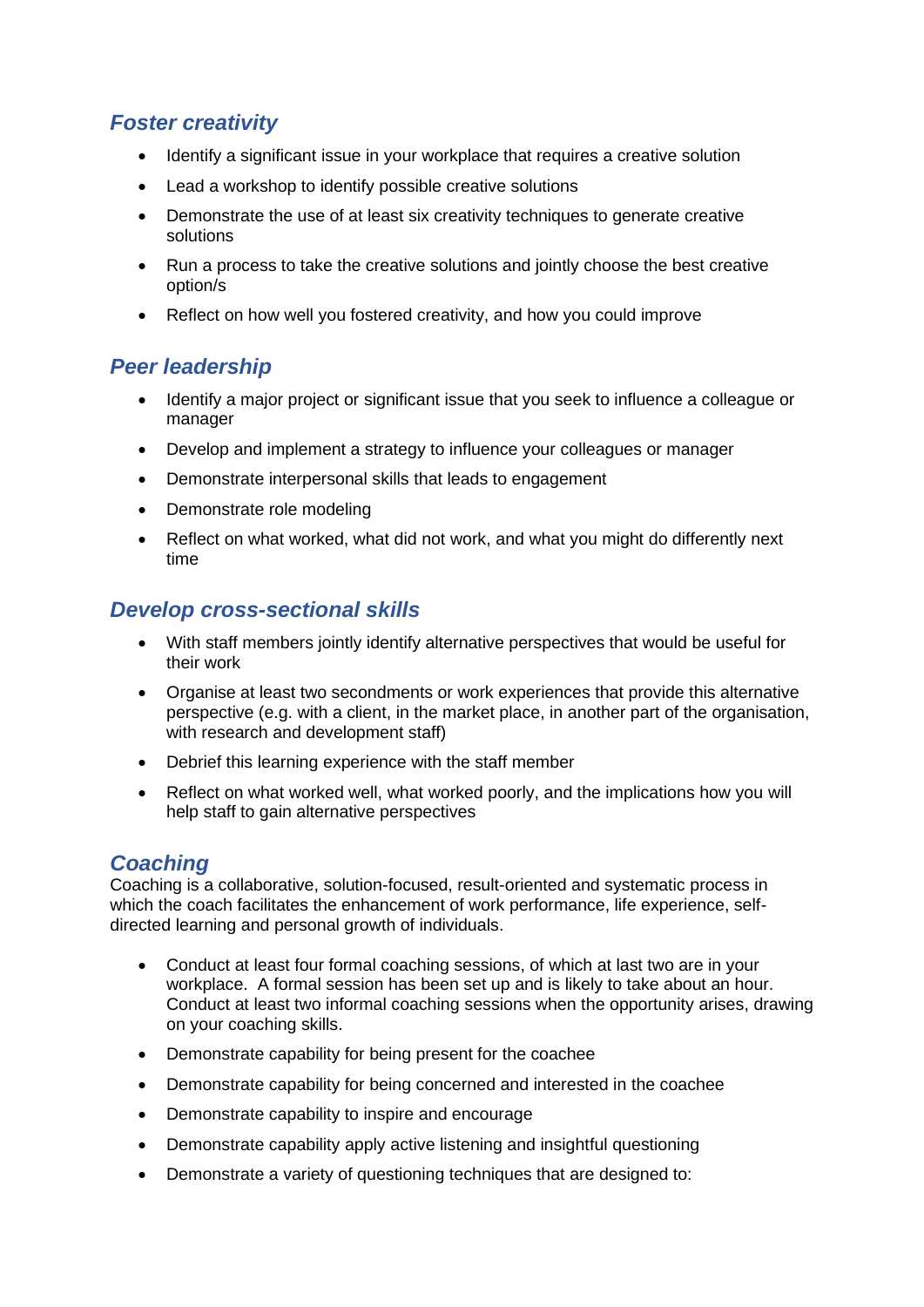- o Build trust
- o Focus attention
- o Elicit new ideas
- o Foster commitment
- Reflect on how well your coaching sessions went and what you might do differently

#### *Redesign process*

- Redesign a major process to enhance your organisation's efficiency
- Implement the process
- Evaluate the effectiveness of the new process, including comments from stakeholders
- Modify the process as necessary

### *Cross-cultural leadership*

- Enrol in the Global Enterprise Experience as a team leader for an international virtual team of eight people from six to eight countries designing a social enterprise to address a UNSDG (www.geebiz.org)
- Complete all requirements for the Global Enterprise Experience including the peerleadership self-evaluation, team report, personal reflection on leadership, and 360 degree feedback of colleagues.

### *Peer support for innovation*

- Enrol in PeerUp to provide peer support to others facing similar work challenges, or create your own teach-and-learn peer support group that operates under Chatham House confidentiality rules
- Share your challenges, learn from colleagues, and where appropriate apply the learning
- Listen to colleague's challenges, and share your experience and wisdom when asked
- Reflect on the process of peer support.

## *4 th Industrial Revolution*

- Exponential technologies are those whose performance per dollar are likely to double every one to two years, so after 10 years the performance would increase up to 16,000 fold. Examples include computing, robotics, 3D printing, genetics, artificial intelligence, biotech, nanotech, neuroscience, drones, blockchains, digital money, plant-based meat, facial coding, electric cars, batteries and solar power. Develop an understanding of the impact of these changes are likely to have on business and society
- Develop scenarios for how you think exponential technologies and/or their societal impacts may impact your industry and organisation in ten years
- Develop some ideas for strategic responses that your organisation and work group could take to thrive through the  $4<sup>th</sup>$  industrial revolution
- Present your ideas to your colleagues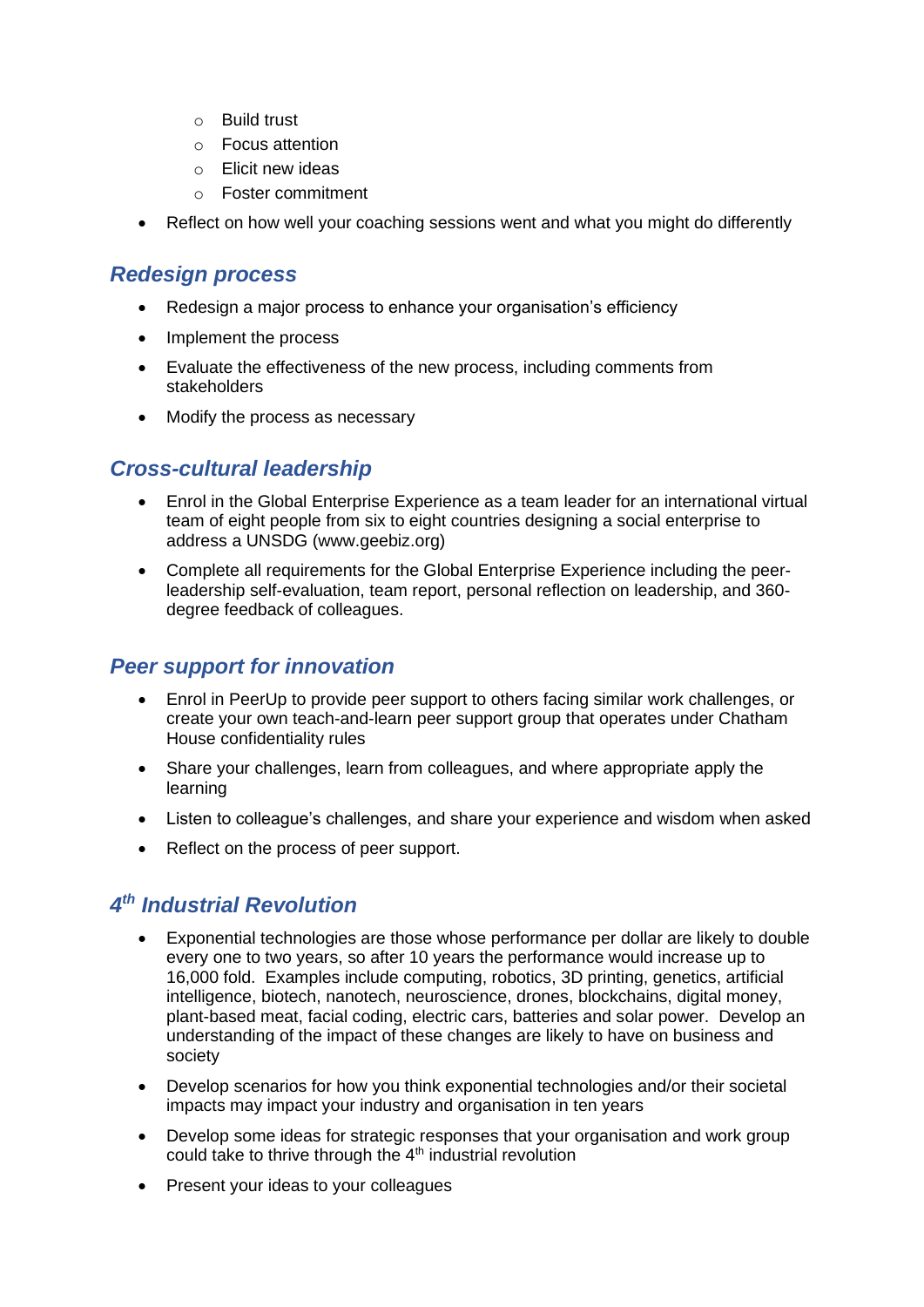- Lead a discussion on the impacts of the  $4<sup>th</sup>$  industrial revolution
- Implement an action step to enable your organisation to better mitigate or benefit from the  $4<sup>th</sup>$  industrial revolution
- Reflect on what worked, what did not work, and what you might do differently next time

### *UN Sustainable Development Goals*

- Understand the 17 UN Sustainable Development Goals that have been adopted by all UN member states.
- Identify goals that have relevance to your organisation
- Identify possible strategic actions your organisation could take to address the goals
- Present your ideas to your colleagues
- Lead a discussion on the UN Sustainable Development Goals
- Implement an action step to enable your organisation to strategically address a UNSDG
- Reflect on what worked, what did not work, and what you might do differently next time

### *Covid-19 Impacts*

- Understand the projections for Covid-19 and its impacts, both positive and negative, on business, society and the environment
- Identify impacts that have relevance to your organisation
- Identify possible actions your organisation could take to thrive in an economy and society affected by the pandemic
- Present your ideas to your colleagues
- Lead a discussion on constructive responses to the pandemic
- Implement an action step to enable your organisation to address the impacts of Covid-19
- Reflect on what worked, what did not work, and what you might do differently next time

### *Transition to low emissions living*

- Understand the projections for climate change and its impacts on business, society and the environment
- Understand the issues and options for transitioning to low emissions living
- Identify low emissions living issues and options that have relevance to your organisation and/or your work team
- Identify possible actions your organisation and/or work team could take to transition to low emissions living
- Present your ideas to your colleagues
- Lead a discussion on constructive responses to transitioning to low emissions living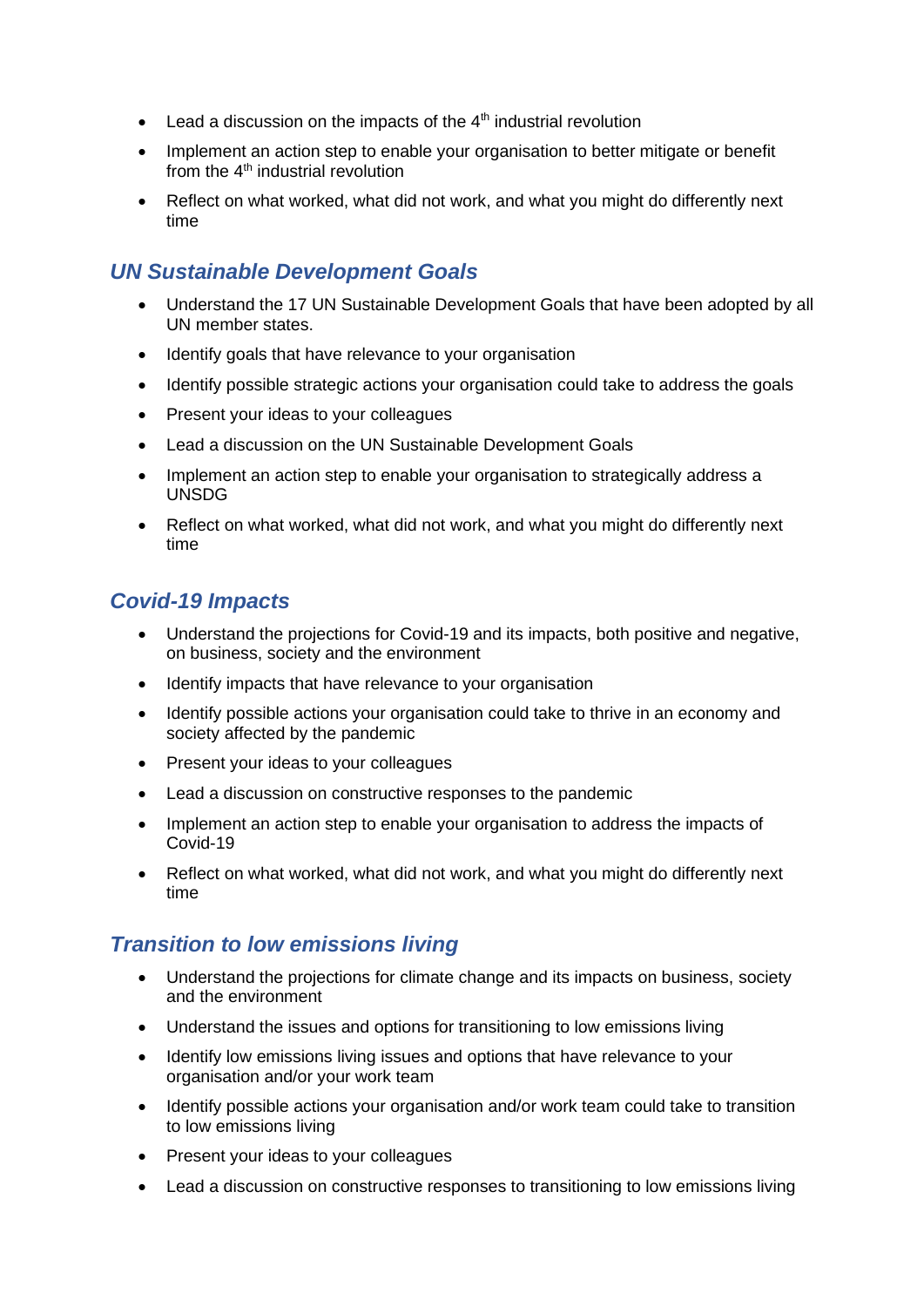- Implement an action to enable your organisation or society to transition to low emissions living
- Reflect on what worked, what did not work, and what you might do differently next time

### *Transition to living in a disrupted environment*

- Understand the projections for climate change and its impacts on business, society and the environment
- Understand the issues and options for living in a disrupted environment
- Identify the issues and options for living in a disrupted environment that has relevance to your organisation and/or work team
- Identify possible actions your organisation and/or work team could take to transition to living in a disrupted environment
- Present your ideas to your colleagues
- Lead a discussion on constructive responses to transitioning to living in a disrupted environment
- Implement an action to support your organisation or society to transition to living in a disrupted environment
- Reflect on what worked, what did not work, and what you might do differently next time

### *Transition to a low waste society*

- Understand the issues and options for transitioning to a low waste society
- Identify low waste society issues and options that have relevance to your organisation and/or your work team
- Identify possible actions your organisation and/or work team could take to transition to a low waste society
- Present your ideas to your colleagues
- Lead a discussion on constructive responses to transitioning to a low waste society
- Implement an action to support your organisation or society to lower waste
- Reflect on what worked, what did not work, and what you might do differently next time

### *Growing community connectedness*

- Understand the issues and options for growing community connectedness
- Identify issues and options growing community connectedness that have relevance to your organisation and/or your work team
- Identify possible actions your organisation and/or work team could take to transition to a more connected community
- Present your ideas to your colleagues